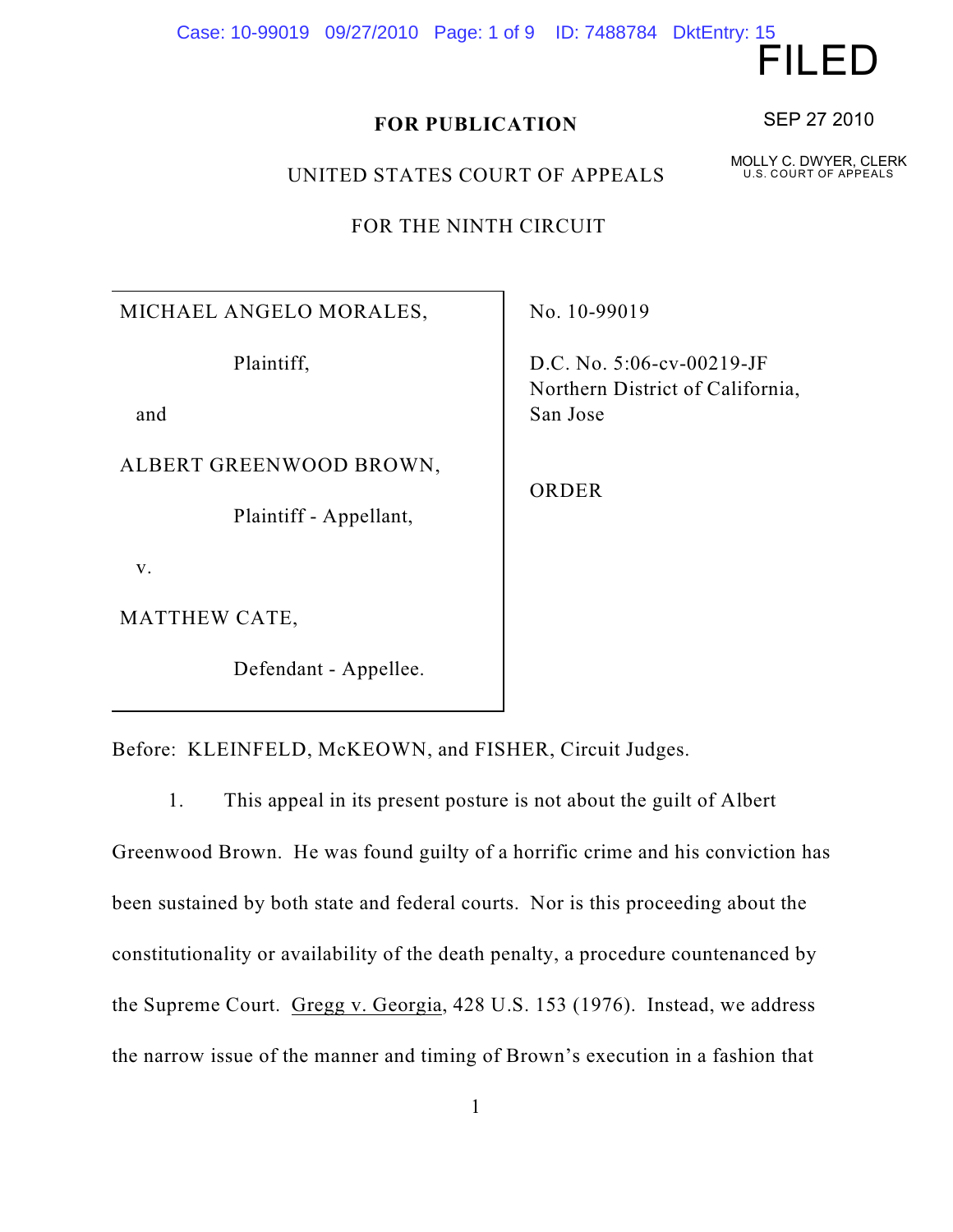#### Case: 10-99019 09/27/2010 Page: 2 of 9 ID: 7488784 DktEntry: 15

comports with the Eighth Amendment's protection against cruel and unusual punishment. In short, the question is whether the State's newly revised three-drug lethal injection protocol, which replaces a similar protocol the district court previously found flawed based on evidence that the protocol created at least "an unnecessary risk of unconstitutional pain," has succeeded in remedying those flaws, such that there is now no "substantial risk of serious harm" to the condemned prisoner.

2. The timing of Brown's execution date is apparently dictated in part by the fact that "the state's existing inventory of sodium thiopental consists of 7.5 grams, with an expiration date of October 1, 2010." State's Opp. Br. at 6, n.3. After a four-year moratorium on executions in California, multiple proceedings in federal court, a state administrative law proceeding, and state court appeals, it is incredible to think that the deliberative process might be driven by the expiration date of the execution drug. As the State acknowledges, additional supplies will be available in the first quarter of 2011. Id. Timing is everything and the district court should take the time necessary to address the State's newly revised protocol in accord with Supreme Court authority.

3. Previously in this case, the district court denied Michael Angelo Morales a stay of execution, subject to a series of conditions to preserve Morales's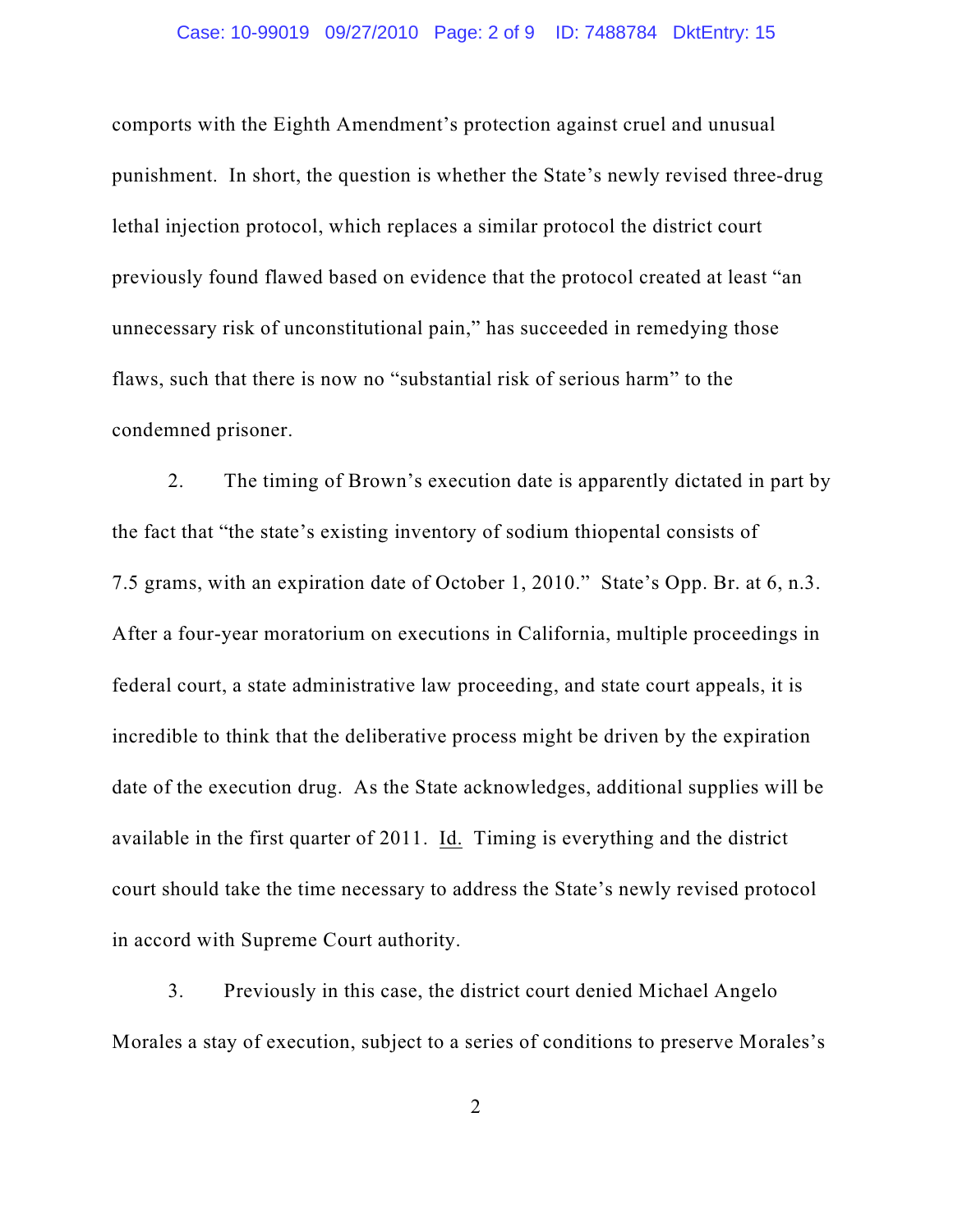"constitutional right not to be subject to an undue risk of extreme pain." Morales v. Hickman, 415 F. Supp. 2d 1037, 1046 (N.D. Cal. 2006). We affirmed that order. Morales v. Hickman, 438 F.3d 926 (9th Cir. 2006). Under the district court's order, the State could proceed with the execution using its preferred threedrug procedure only if it allowed an anesthesiologist to monitor the execution. Alternatively, the order permitted the State to employ a single-drug procedure that would avoid the risk of unconstitutional suffering. Id. at 927 & n.2. The State elected to use the three-drug procedure, but was unable to secure the assistance of an anesthesiologist. The execution did not proceed. The State then sought permission to implement the one-drug option. The district court granted permission so long as the drug was injected "by a person or persons licensed by the State of California to inject medications intravenously." Order on Defendants' Motion to Proceed with Execution Under Alternative Condition at 3, Morales v. Hickman (Nos. 06 219, 06 926, N.D. Cal., Feb. 21, 2006). Once again, the execution did not proceed and a stay issued automatically.

4. Thereafter, following discovery and an extensive evidentiary hearing on the execution protocol, the district court concluded that Operational Protocol 770 (O.P. 770), the State's lethal injection protocol, suffered from "a number of critical deficiencies." Morales v. Tilton, 465 F. Supp. 972, 979 (N.D. Cal. 2006).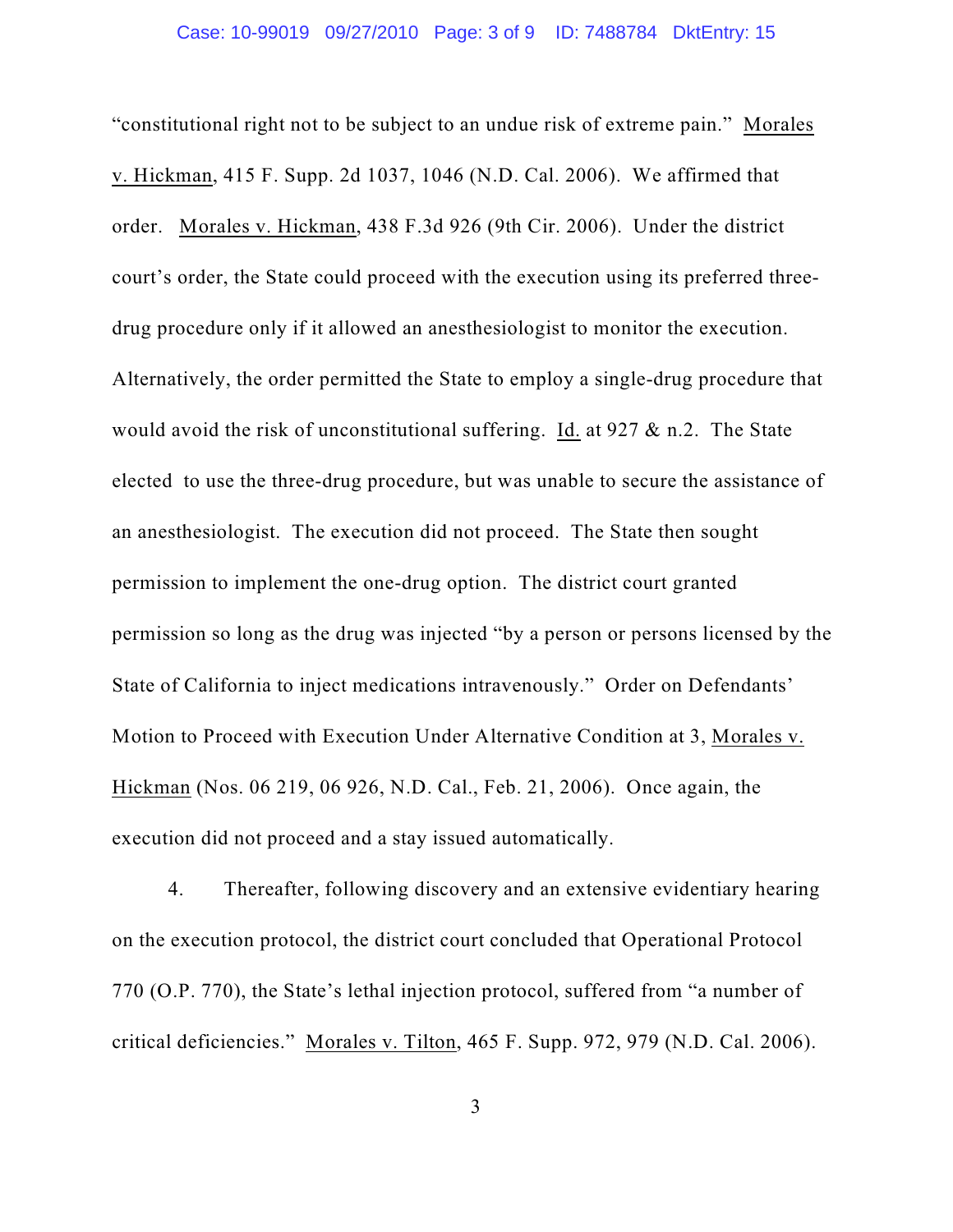## Case: 10-99019 09/27/2010 Page: 4 of 9 ID: 7488784 DktEntry: 15

The court also found that implementation of the protocol "lack[ed] both reliability and transparency" and that "the [State's] actions and failures to act have resulted in an undue and unnecessary risk of an Eighth Amendment violation. This is intolerable under the Constitution." Id. at 981. After the district court's ruling, there was a de facto moratorium on all executions in California.

5. Following state court proceedings regarding the revised protocol's legality under California's Administrative Procedures Act, see Morales v. Cal. Dep't of Corrs. and Rehab., 168 Cal. Ct. App. 4th 729 (2008), a new lethal injection protocol became effective August 29, 2010. See Cal. Code Regs. tit. 15, § 3349, et seq. On September 20, 2010, the California Court of Appeal, First District, held that the new procedure was presumptively valid, and authorized the resumption of executions. See Cal. Dep't of Corrs. and Rehab. v. Superior Court, 2010 WL 3621873 at \*4-5 (Sept. 20, 2010).

6. On August 30, 2010, the State had already scheduled the first execution in four years—Albert Greenwood Brown—for September 29, 2010.

7. Brown intervened in this pending federal proceeding and the district court conditionally denied his motion for a stay of execution. Order Denying Stay, Morales v. Cate (Nos. 06 219, 06 926, N.D. Cal., Sept. 24, 2010) ("Sept. 24

4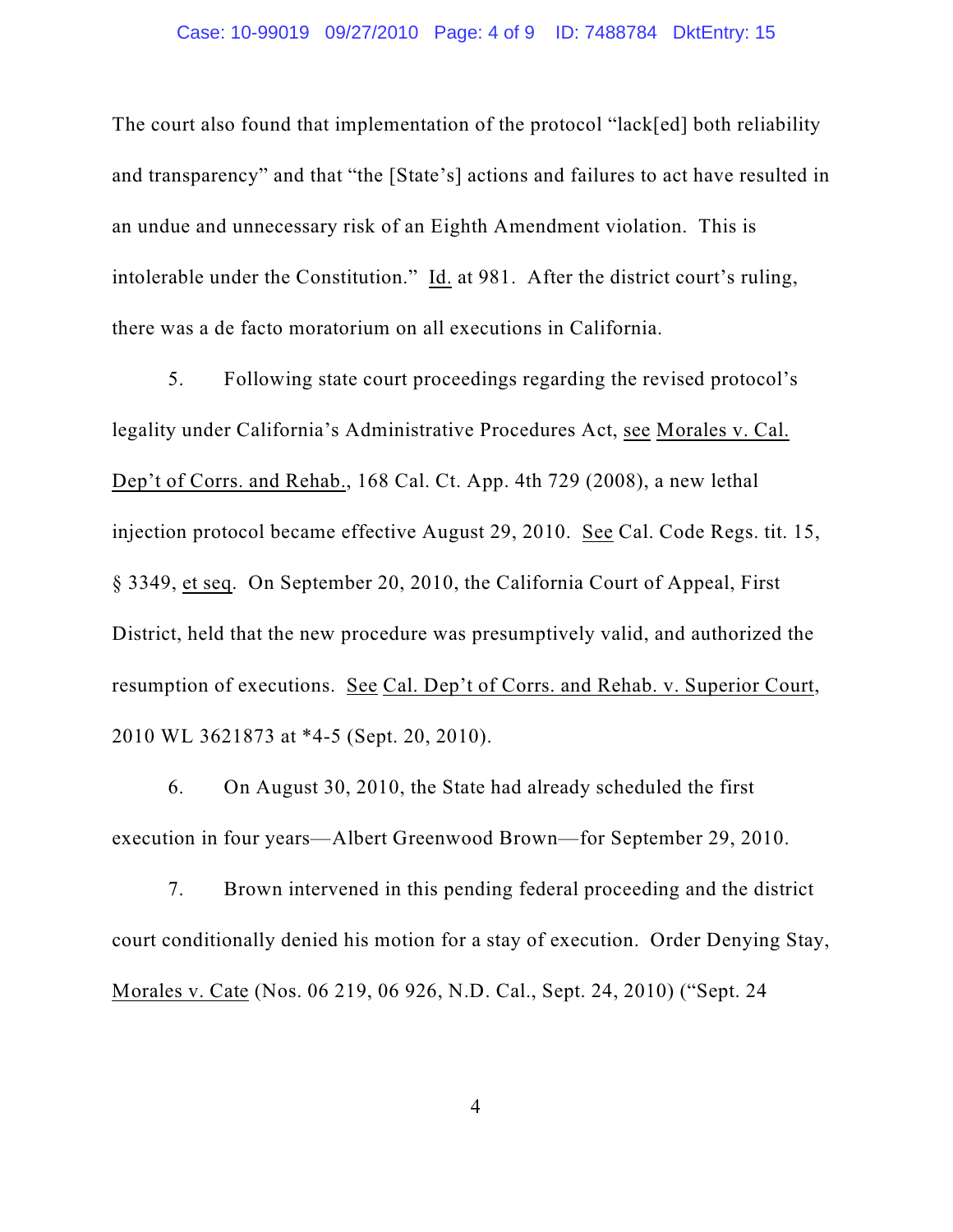#### Case: 10-99019 09/27/2010 Page: 5 of 9 ID: 7488784 DktEntry: 15

Order"). The district court found that Brown's intervention and pursuit of his claims in the Morales litigation is timely. Sept. 24 Order at 6-7.

8. In its order, the district court stated that it "always has understood, apparently incorrectly, that executions could not resume until it had an opportunity to review the new lethal injection protocol in the context of the evidentiary record" in the Morales case. Sept. 24 Order at 3. The court "itself was surprised by the Defendants' decision to seek an execution date for Brown when they did . . . ." Id. at 6. According to the district court, it is the State's choice of an execution date that prevents meaningful review. Id.

9. Between the time of the district court's rulings in Morales and Brown's intervention in the case, the Supreme Court decided Baze v. Rees, 553 U.S. 35 (2008), which involved an Eighth Amendment challenge to Kentucky's lethal injection protocol, with the three-Justice plurality articulating a standard requiring the prisoner to establish a "substantial risk of serious harm," id. at 52, and stating that "[a] stay of execution may not be granted . . . unless the condemned prisoner establishes that the State's lethal injection protocol creates a demonstrated risk of severe pain." Id. at 61.

10. Addressing the effect of Baze on Morales's case, the district court stated that "[a]lthough [it had] framed its factual findings and legal conclusions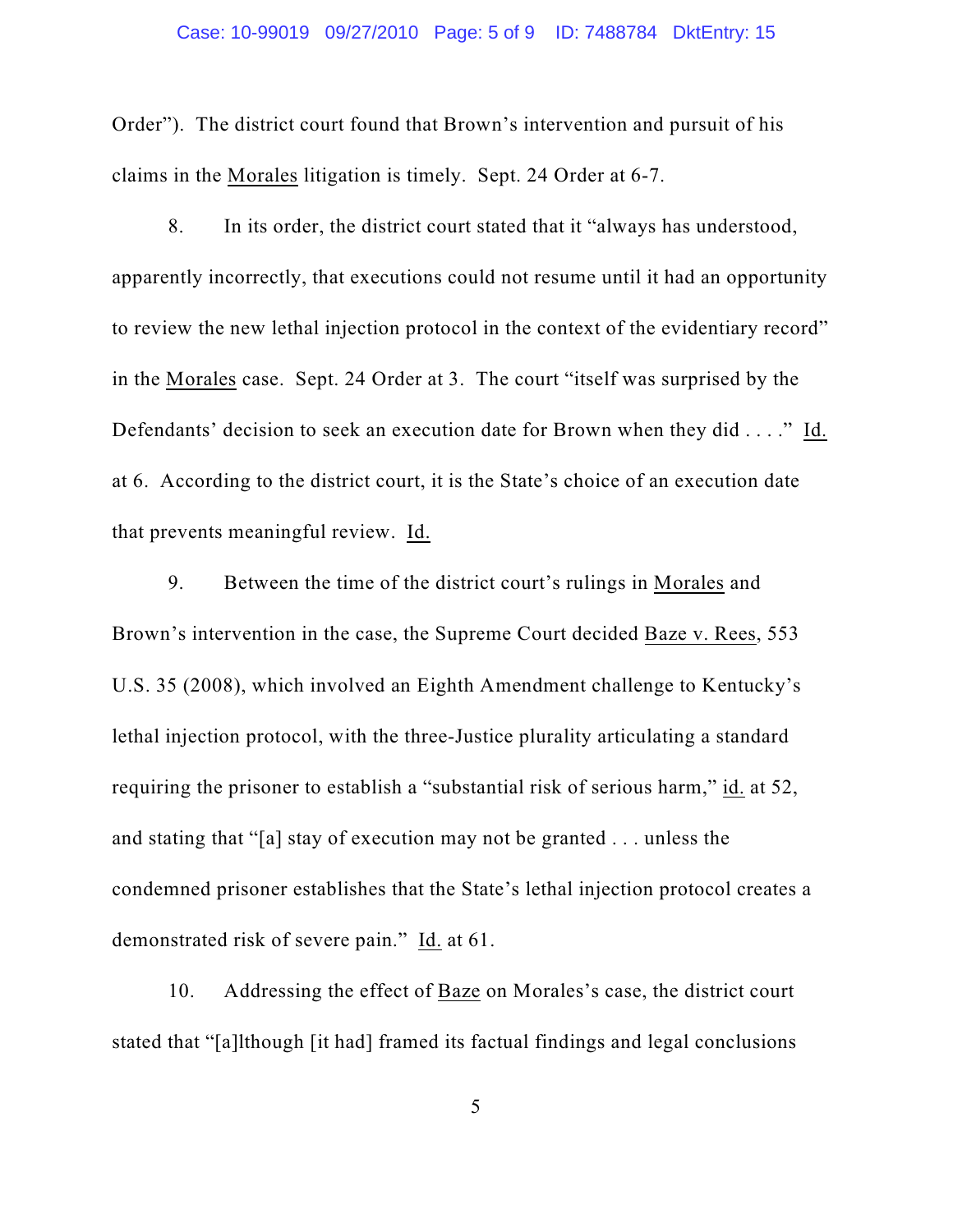#### Case: 10-99019 09/27/2010 Page: 6 of 9 ID: 7488784 DktEntry: 15

under the legal standard then applicable in the Ninth Circuit, . . . it likely would have made the same findings and reached the same conclusions under the 'demonstrated risk' standard announced in Baze." Sept. 24 Order at 8.

11. Significantly, the district court underscored that "there is no way that the Court can engage in a thorough analysis of the relevant factual and legal issues in the days remaining before Brown's execution date." Id. This is in no small part because "it is fair to say that there is no case involving an Eighth Amendment challenge to a lethal-injection protocol in which the factual record is as developed as the record here." Id. at 7. "The regulations have been more than three years in the making  $\dots$ ." Id. at 8.

12. Once again, as with Morales, the court issued a conditional stay order. In its order, the court directed Brown to advise the court by September 25, 2010 (later extended to September 26), "whether he elects to be executed by the injection of all of the drugs specified in Cal. Code Regs. tit. 15 § 3349 et. seq. [the three-drug protocol] or by the injection of sodium thiopental only." Id. at 10.

13. Brown did not make such an election and instead on September 26, 2010, filed with this court a Motion to Stay Execution or, alternatively, a Petition for Mandamus.

6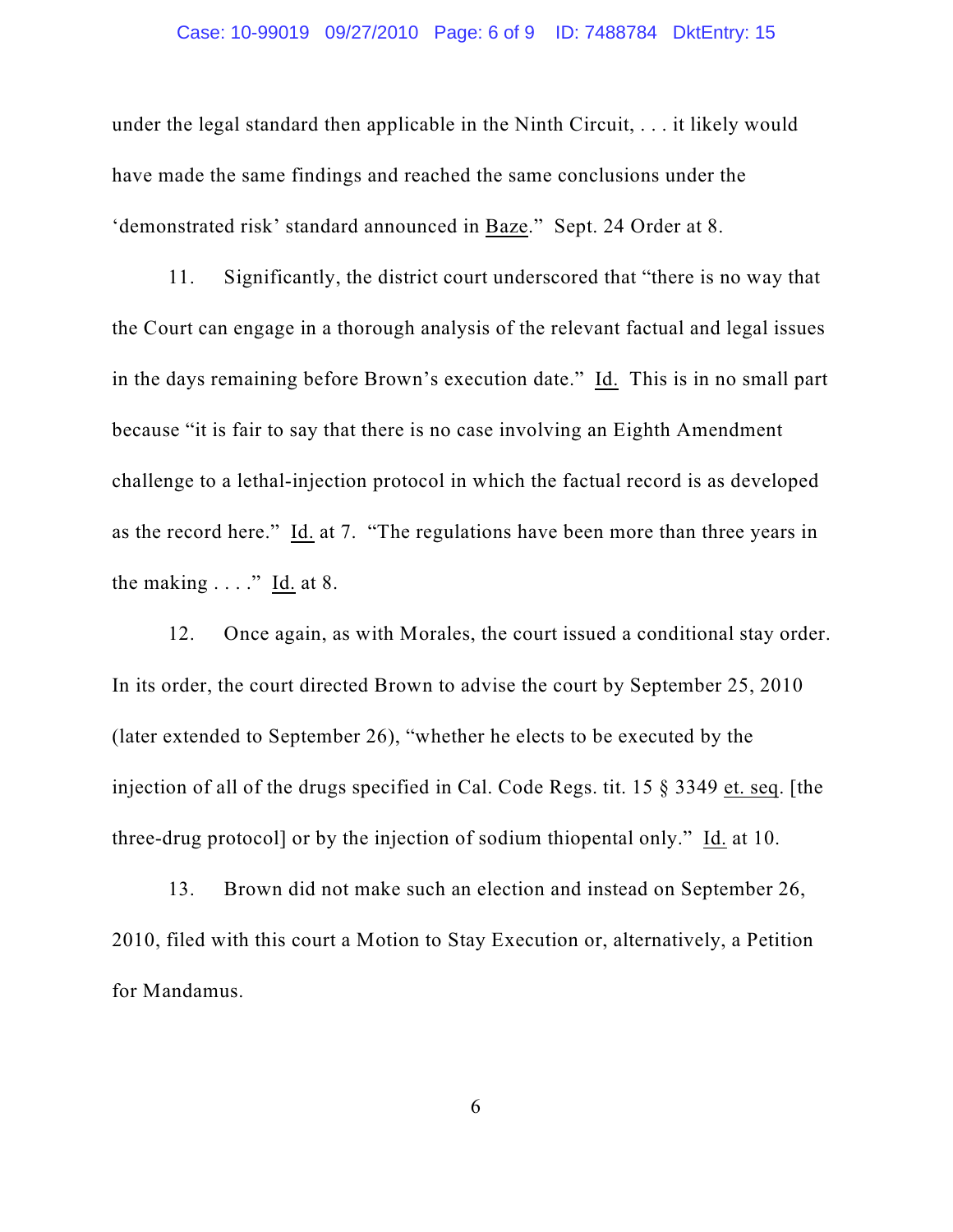14. The district court's decision to provide Brown the choice of a onedrug option is not consistent with California state law and procedures. California law does not provide the condemned a choice between a three-drug protocol or a one-drug option. The only choice provided is between lethal gas or lethal injection. Cal. Penal Code § 3604 (West 2010). Other states also provide the condemned a choice of methods of execution. See, e.g., Va. Code Ann. § 53.1-234 (West 2010) (choice between electrocution or lethal injection); Wash. Rev. Code § 10.95.180 (West 2010) (choice between intravenous injection or hanging). The one-drug option was not adopted by the State in response to the conditional order regarding Morales nor in the new procedures revised in response to the Morales litigation. Thus, the State has not, in its protocol, devised or implemented procedures for the single-drug injection. There is a dispute whether the State has sufficient supply to implement such an option. In addition, the State advises that its current supply of sodium thiopental has an expiration date of October 1, 2010. Further, the State has understandably not adopted procedures or implemented training on the one-drug option and claims it would need at least three days to do so. Despite the best of intentions on the part of the district court to fashion a compromise and a choice of methods here, imposing on Brown such a choice between the new three-drug protocol and a one-drug option never adopted by the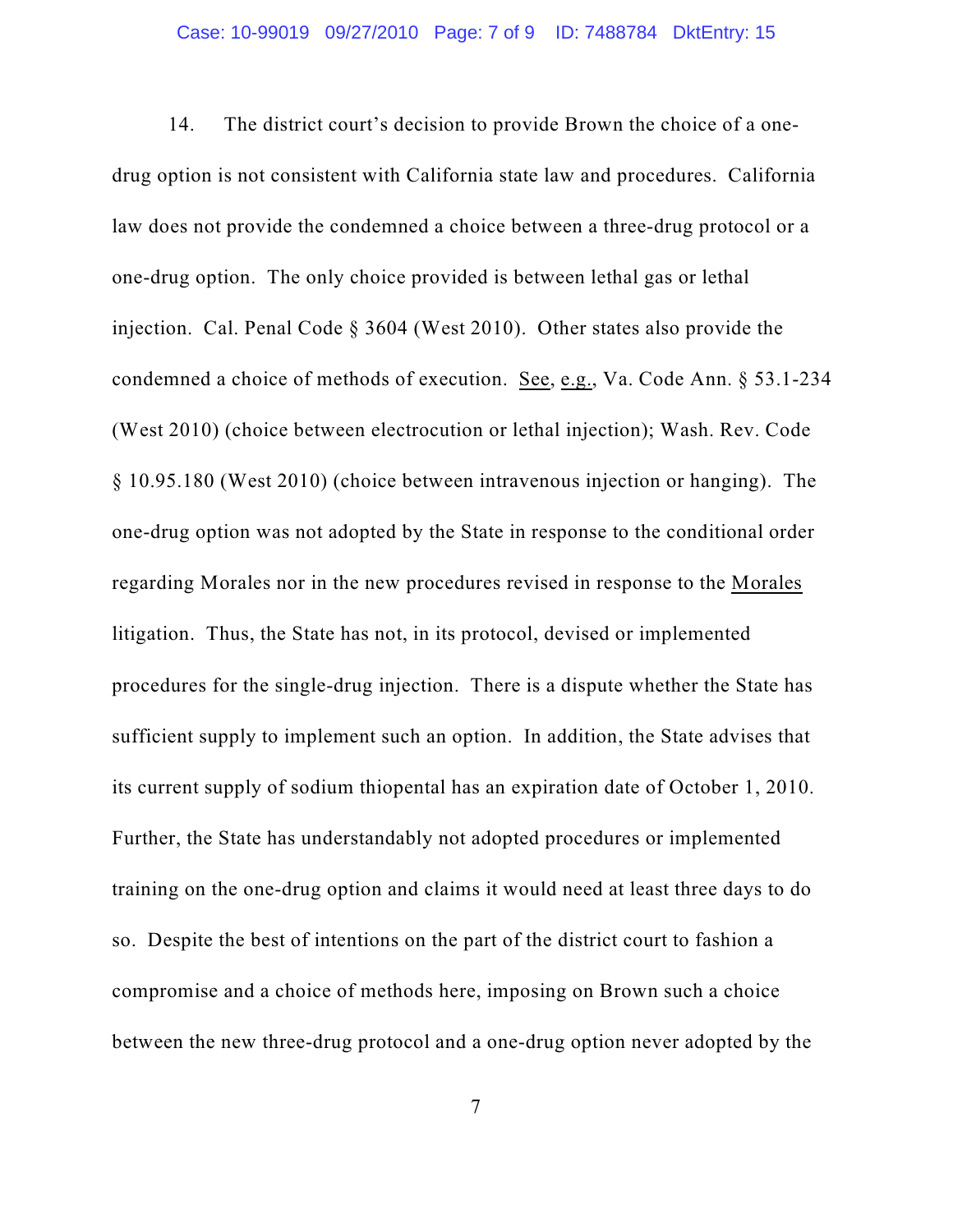### Case: 10-99019 09/27/2010 Page: 8 of 9 ID: 7488784 DktEntry: 15

State places an undue burden on Brown and is beyond the power and expertise of the district court at this juncture. The result in this case should not be driven by compromise nor by the State's deadlines superimposed on the district court's already pending review of the new execution protocol.

15. The district court stated in the September 21, 2010 hearing that "Mr. Brown is asserting Eighth Amendment claims which this court has been unable to finish litigating." Compare Baze, 553 U.S. at 41 ("The trial court held extensive hearings and entered detailed Findings of Facts and Conclusions of Law."). Of particular importance, "Brown's federal claims are virtually identical to those asserted by" Morales. Sept. 24 Order at 1.

For these reasons and in light of this background and the district court's findings regarding the risk of unconstitutional pain inhering in the prior three-drug protocol, this matter is remanded to the district court to determine whether, under Baze, Brown is entitled to a stay of his execution as it would be conducted under the three-drug protocol now in effect. Specifically, the court should address the similarity between the previous O.P. 770 and Cal. Code Regs. tit. 15 § 3449 et seq., as well as the court's statement that, with respect to the constitutionality of the State's previous execution protocol, "it likely would have made the same findings and reached the same conclusions under the 'demonstrated risk' standard" adopted